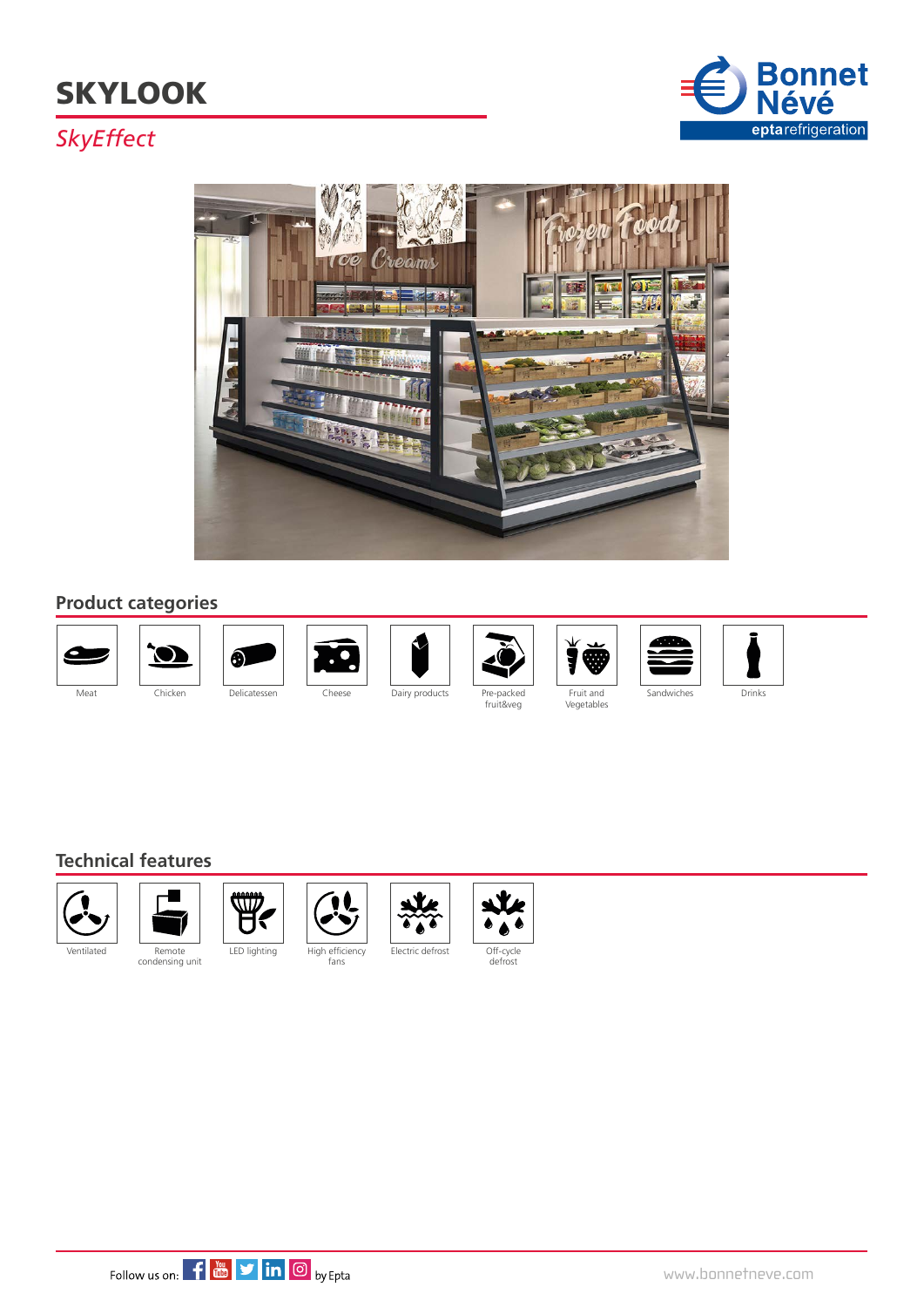*SkyEffect*

### **Product range**



| <b>SKYLOOK</b>                                                                                                                                   |                                                                              |           |           |                 |                 |           |                 |                                                |                 |                  |           |             |                                                                                 |                 |                                 |  |                 |                  |           |                 |           |      |                |           |                       |  |
|--------------------------------------------------------------------------------------------------------------------------------------------------|------------------------------------------------------------------------------|-----------|-----------|-----------------|-----------------|-----------|-----------------|------------------------------------------------|-----------------|------------------|-----------|-------------|---------------------------------------------------------------------------------|-----------------|---------------------------------|--|-----------------|------------------|-----------|-----------------|-----------|------|----------------|-----------|-----------------------|--|
| Lenght-Lunghezza<br>Lonqueur-Länge-Longitud<br>mm                                                                                                |                                                                              | 1250      |           |                 | 1875            |           |                 | 2500                                           |                 |                  | 3750      |             |                                                                                 | <b>EOL 1510</b> |                                 |  | <b>EOL 1810</b> |                  |           | <b>EOL 1960</b> |           |      | <b>EOL 220</b> |           |                       |  |
| Height-Altezza-Hauteur-Höhe-Altura<br>mm                                                                                                         |                                                                              | H13       | H15       | H <sub>17</sub> | H <sub>13</sub> | H15       | H <sub>17</sub> | H13                                            | H <sub>15</sub> | H17              |           | $H13$ $H15$ | H <sub>17</sub>                                                                 | H13             | H <sub>15</sub> H <sub>17</sub> |  | H <sub>13</sub> | H15              | H17       | H13             | H15       | H17  | H13 H15        |           | H17                   |  |
| <b>SKYLOOK</b>                                                                                                                                   | <b>Efficia</b>                                                               | $\bullet$ | $\bullet$ |                 | $\bullet$       | $\bullet$ |                 | $\bullet$                                      | $\bullet$       |                  | $\bullet$ | ٠           |                                                                                 | $\bullet$       | $\bullet$                       |  |                 |                  |           |                 |           |      |                |           |                       |  |
|                                                                                                                                                  | Modular                                                                      | $\bullet$ | $\bullet$ | $\bullet$       | $\bullet$       | ٠         | $\bullet$       | ٠                                              | $\bullet$       |                  | ٠         | ٠           | $\bullet$                                                                       |                 |                                 |  | $\bullet$       | ٠                | $\bullet$ |                 | $\bullet$ |      |                | ٠         | ٠                     |  |
|                                                                                                                                                  | Volum                                                                        |           | $\bullet$ | $\bullet$       |                 | ٠         | $\bullet$       |                                                | $\bullet$       | ٠                |           | ٠           | $\bullet$                                                                       |                 |                                 |  |                 |                  |           |                 |           |      |                | $\bullet$ | $\bullet$             |  |
| Dispaly area<br>Superficie di<br>esposizione<br>Warenpräsentations-<br>fläche<br>Surface d'exposition<br>Superficie expositiva<br>m <sub>2</sub> | <b>Efficia</b>                                                               |           | 1.26 1.48 |                 | $1.89$ 2.22     |           |                 | 2.52                                           | 2.96            |                  | 3.78      | 4.4         |                                                                                 |                 | $2.01$ 2.36                     |  |                 |                  |           |                 |           |      |                |           |                       |  |
|                                                                                                                                                  | Modular                                                                      |           |           |                 |                 |           |                 | 1.45   1.67   1.98   2.17   2.50   2.97   2.90 |                 | $3.34$ 3.96 4.35 |           | 5.00        | 5.94                                                                            |                 |                                 |  |                 | $2.68$ 3.14 3.78 |           |                 | 3.34      |      |                |           | $3.66$ 4.39           |  |
|                                                                                                                                                  | Volum                                                                        |           |           | $1.67$   1.98   |                 |           | $2.50$ 2.97     |                                                |                 | 3.34 3.96        |           | 5.00        | 5,94                                                                            |                 |                                 |  |                 |                  |           |                 |           |      |                |           | $3.91 \mid 4.72 \mid$ |  |
| Loading area<br>Superficie di appoggio<br>Nutzfläche<br>Surface de chargement<br>Superficie de apoyo                                             | <b>Efficia</b>                                                               | 0.92      |           |                 | 1.35            |           |                 | 1.85                                           |                 |                  | 2.75      |             |                                                                                 | 1.17            |                                 |  |                 |                  |           |                 |           |      |                |           |                       |  |
|                                                                                                                                                  | Modular                                                                      | 1.10      |           |                 | 1.65            |           |                 | 2.20                                           |                 |                  | 3.30      |             |                                                                                 |                 |                                 |  | 1.68            |                  |           | 1.82            |           | 2.04 |                |           |                       |  |
| m <sub>2</sub>                                                                                                                                   | Volum<br>1.30                                                                |           |           |                 | 1.95            |           |                 | 2.60                                           |                 |                  | 3.90      |             |                                                                                 |                 |                                 |  |                 |                  |           |                 |           |      |                | 2.37      |                       |  |
| <b>End thickness</b><br>Spessore spalla<br>Stärke der Seitenwand<br>Épaisseur de cheque<br>joue<br>Espesor lateral<br>mm                         | 28.00 (+ 35 Batticarrello/Bumper Rail/Pare-choc/Wagenstoßleiste/Parachoques) |           |           |                 |                 |           |                 |                                                |                 |                  |           |             | 42.00 (+ 35 Batticarrello/Bumper Rail/Pare-choc/Wagenstoßleiste<br>Parachoques) |                 |                                 |  |                 |                  |           |                 |           |      |                |           |                       |  |

### **Cross sections**







EFFICIA - H13 MODULAR - H13 EFFICIA - H15